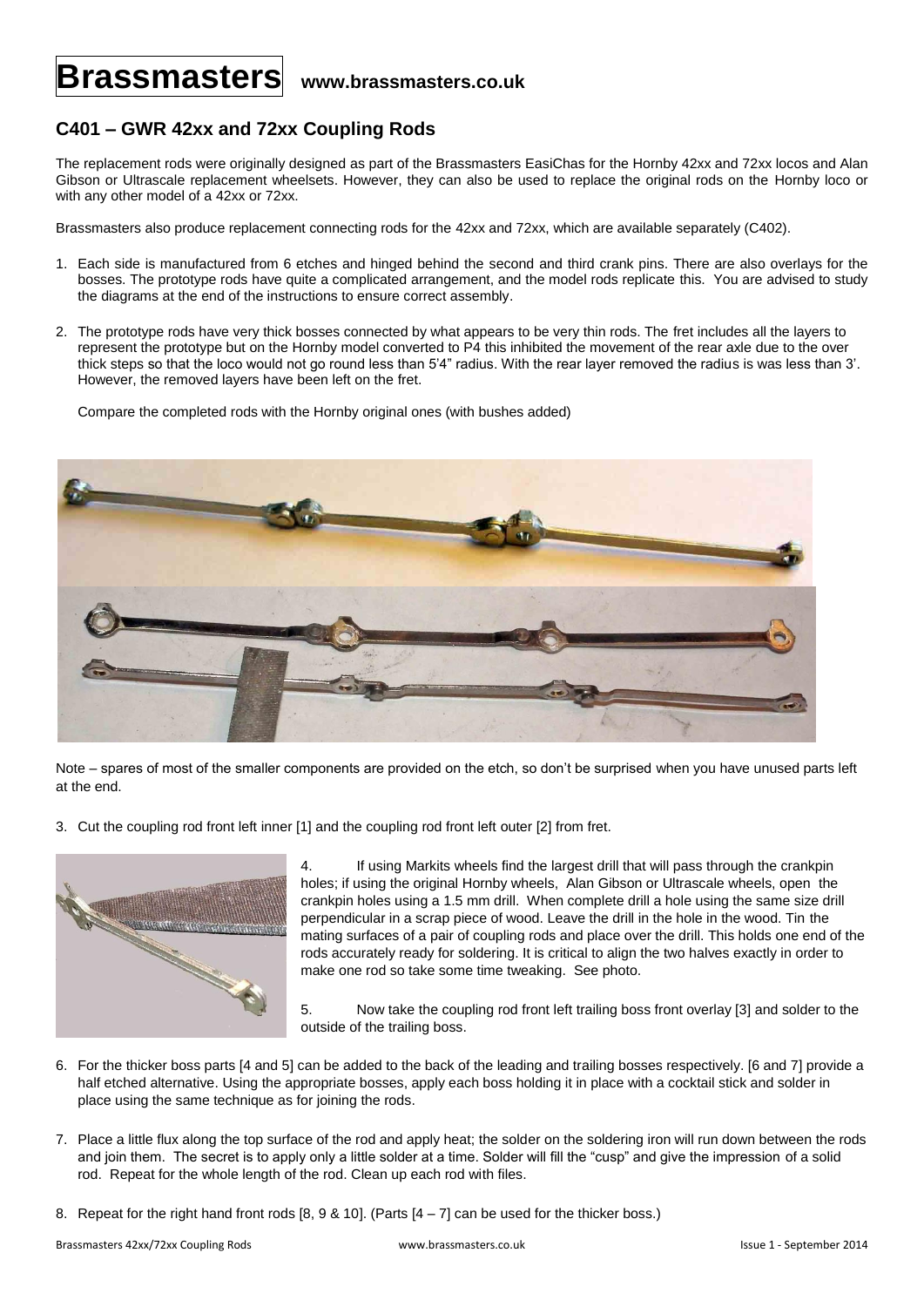- 9. Next take the coupling rod middle left hand [11] and coupling rod middle right hand [12] and solder them together using the same method as before.
- 10. Solder a coupling rod middle leading fork overlay [13] to the outside and inside of the leading forked end of the middle rod. Solder a coupling rod middle trailing boss rear first overlay [14] to the back of the trailing boss.
- 11. For the thicker boss, option [15] should be soldered to the back of the trailing boss. [16] provides a half etched alternative.
- 12. Repeat 7 for the middle rod.
- 13. Repeat for the right hand middle rods [11, 12, 13 & 14]. (Part [17] for the thicker boss or [16] for the half etched alternative)
- 14. Lastly take the coupling rod rear lh [18] and the coupling rod rear rh [19] and solder them together.
- 15. Solder a coupling rod rear leading fork overlay [20] to the outside and inside of the leading forked end of the rear rod. Solder a coupling rod rear trailing boss rear overlay [21] to the back of the trailing boss.
- 16. For the thicker boss, parts [22] can be added to the back of the trailing boss. [23] provides a half etched alternative.
- 17. Repeat for the right hand trailing rods [18 23].
- 18. File the stepped end of the fork overlays so that they blend into the face of the rod. Clean up the rods paying particular attention to the joints.
- 19. Each set of rods has two knuckle joints to manufacture. The front, middle and rear rods are joined with a small rivet pushed through from the front leaving about 0.2 mm proud. If there is excessive solder between the rod layers the rivets will not project, in this case countersink the back of the rods and this will allow the solder to reach the rivet.
- 20. To stop solder flooding the joint, apply a little oil to the surfaces not to be soldered this will prevent the solder running into the joint. Keep the rear of the rod clean. Solder can then be quickly applied with a very hot iron to the back of the rod to fix the rivet in place. Clean off excess solder leaving enough to keep a strong joint. See photo above of completed rods.
- 21. Open up the crankpin holes in order that the rod will either rotate on the crankpin screw (if using Markits wheels) or on the crankpin bushes (if using Alan Gibson or Ultrascale wheels). This can be done with a reamer, broach or a fine Swiss file.
- 22. For Hornby wheels, all the crankpins except the ones for the driving wheels (the longer ones that go through the connecting rod) will need the bearing surface reducing in diameter to go through the hole drilled in the rods. This is best done in a lathe but can be done easily in a mini drill (or even a hand drill held in a vice) using a file. For the driving wheels, open out the hole in the coupling rod to clear the Hornby crankpin.